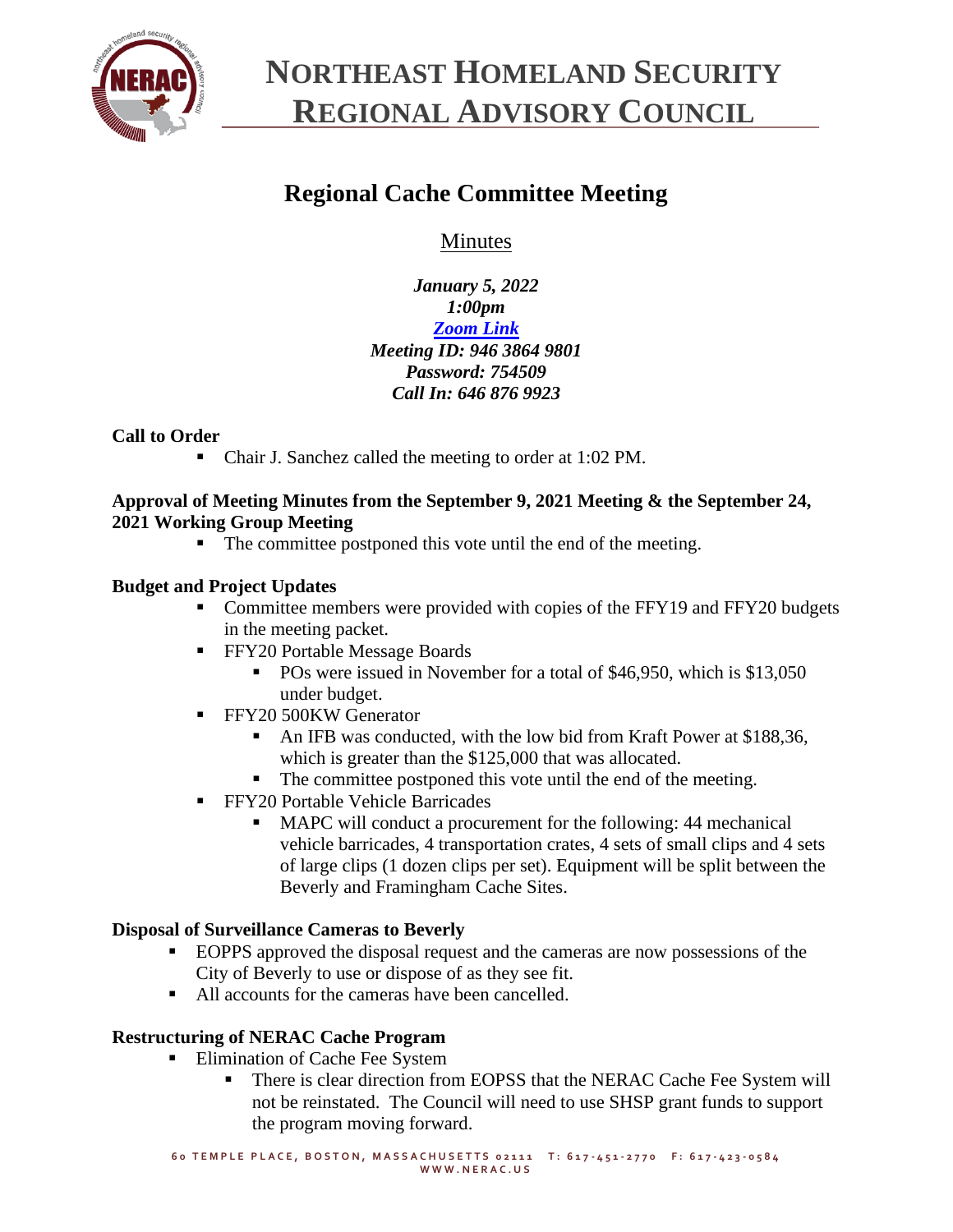

# **NORTHEAST HOMELAND SECURITY REGIONAL ADVISORY COUNCIL**

- The NERAC Full Council values the Cache program and intends to fully fund the necessary operations.
- MAPC will submit a PJ listing expected expense types, so that these costs will be pre-approved by EOPSS for reimbursement, similar to how the Cache program has been operating over the past year. It would be a reimbursement based process, so the municipality would have to incur the costs and be reimbursed by EOPSS/NERAC on the approx. 60 day schedule.
- M. Valenti expressed that the Lexington cache is structured differently than Framingham and Beverly, so there is no way to recoup labor costs through NERAC funding. For the past several years since the funds have been frozen, they haven't purchased any additional supplies and reduced maintenance. The Lexington cache site can no longer exist without a fee structure, and they intend to leave the program.
- The Committee expressed Concerns about the lack of incentive to return equipment without cache fees.
- Freeze of Host Communities' Cache Fee Accounts
	- As a reminder, as of  $10/29/20$ , there was a freeze of program income funds issue by FEMA and pertaining to all three of the NERAC cache sites. As of that date, fees should not be charged or collected and existing funds should not be spent. NERAC grant funds are available for maintenance and labor costs incurred by the cache sites.
- Use of SHSP Grant Funds to Support the NERAC Cache Program
	- Overview of Grant Conditions and Applicable Laws and Policies
		- A. Reilly provided an overview of applicable grant conditions, laws, and policies.
	- Expenditure Approval and Reimbursement Request Processes
		- NERAC grant funds are available for maintenance and labor costs incurred by the cache sites. All reimbursement requests must be submitted on the appropriate form and contain all required backup documentation to include payroll backup and proof of payment for expenses incurred.
		- A. Reilly provided an overview of how MGL Chapter 30B (the state's procurement law) is being addressed.
- New MOUs with Cache Host Communities
	- A. Reilly draft new MOUs that will outline NERAC, MAPC and the Cache Site Host Municipality's roles and responsibilities within the new system without the fee structure.

## **New Business Unforeseen by the Chair**

■ None.

## MOTION put forth by Chief J. Gilliland.

o Approve the September 9, 2021 Meeting Minutes; reallocate \$13,050 from the Portable Message Boards and \$50,315 from the Portable Vehicle Barricades to fund the 500KW Generator; and adjourn the meeting.